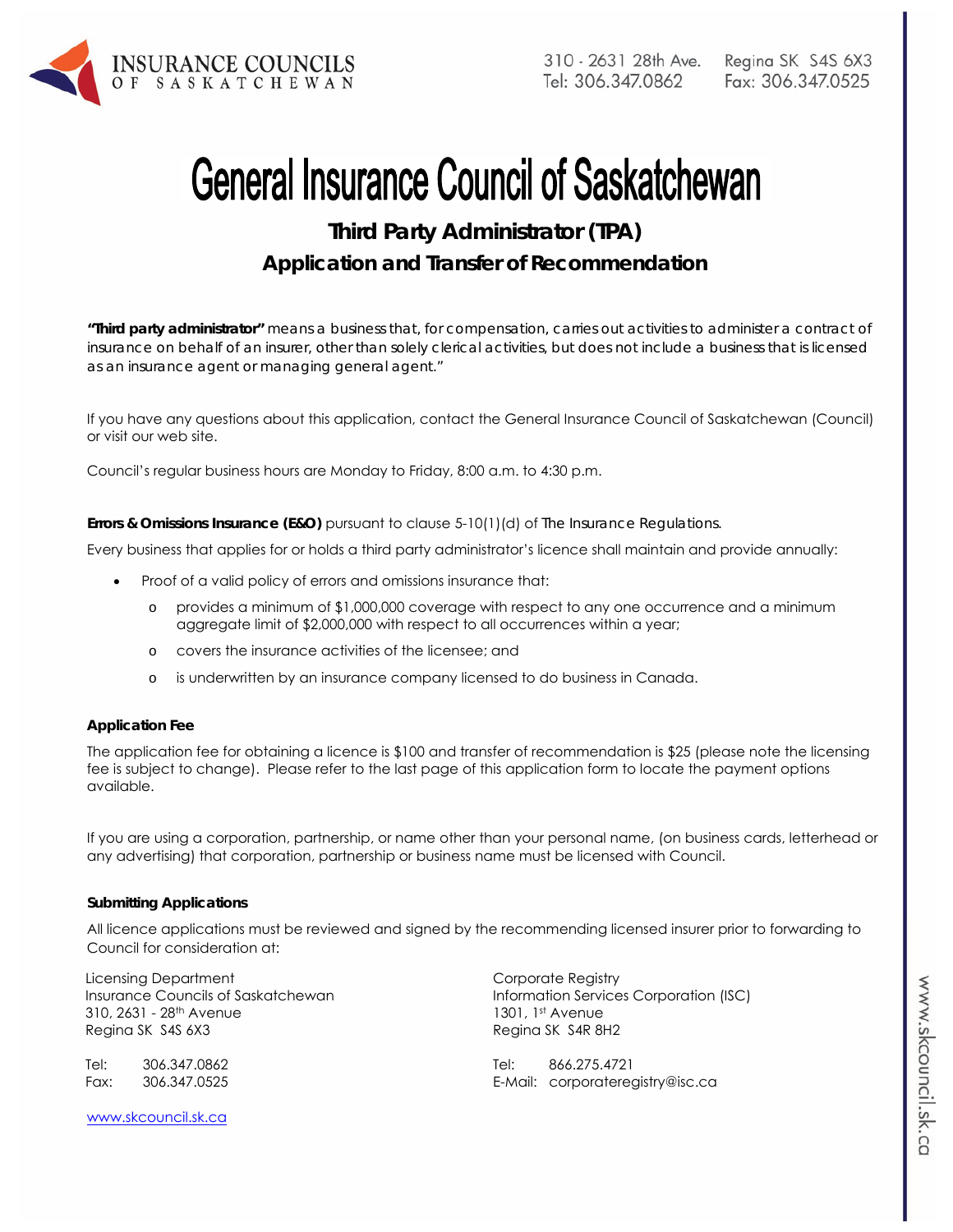

| <b>General Insurance Council</b> |  |
|----------------------------------|--|
| of Saskatchewan                  |  |

Third Party Administrator

□Application - \$100

□Transfer of Recommendation - \$25

| For ICS use only | <b>Received Date</b> |
|------------------|----------------------|
| Licence No.      |                      |
|                  |                      |
| Date of Issue    |                      |
|                  |                      |
| Date Processed   |                      |
|                  |                      |
|                  |                      |

### **Part A: Identification Information**

**Provide legal TPA name** in which the TPA will carry on business and in which the licence is to be issued.

List all business trade names that will be used.

Is the TPA: (Please check the box that applies to the applicant)

□ a corporation

- □ a partnership
- □ registered under *The Business Names Registration Act*

A copy of the Saskatchewan Certificate of Registration must accompany this application if the applicant for licence is a corporation, partnership or is registered under *The Business Names Registration Act.* 

Give full particulars below of the individual owners, principal shareholders, officers or directors.

| FULL NAME/POSITION HELD WITHIN FIRM | <b>RESIDENT CITY</b> | DATE OF BIRTH |
|-------------------------------------|----------------------|---------------|
|                                     |                      |               |
|                                     |                      |               |
|                                     |                      |               |
|                                     |                      |               |
|                                     |                      |               |
|                                     |                      |               |
|                                     |                      |               |
|                                     |                      |               |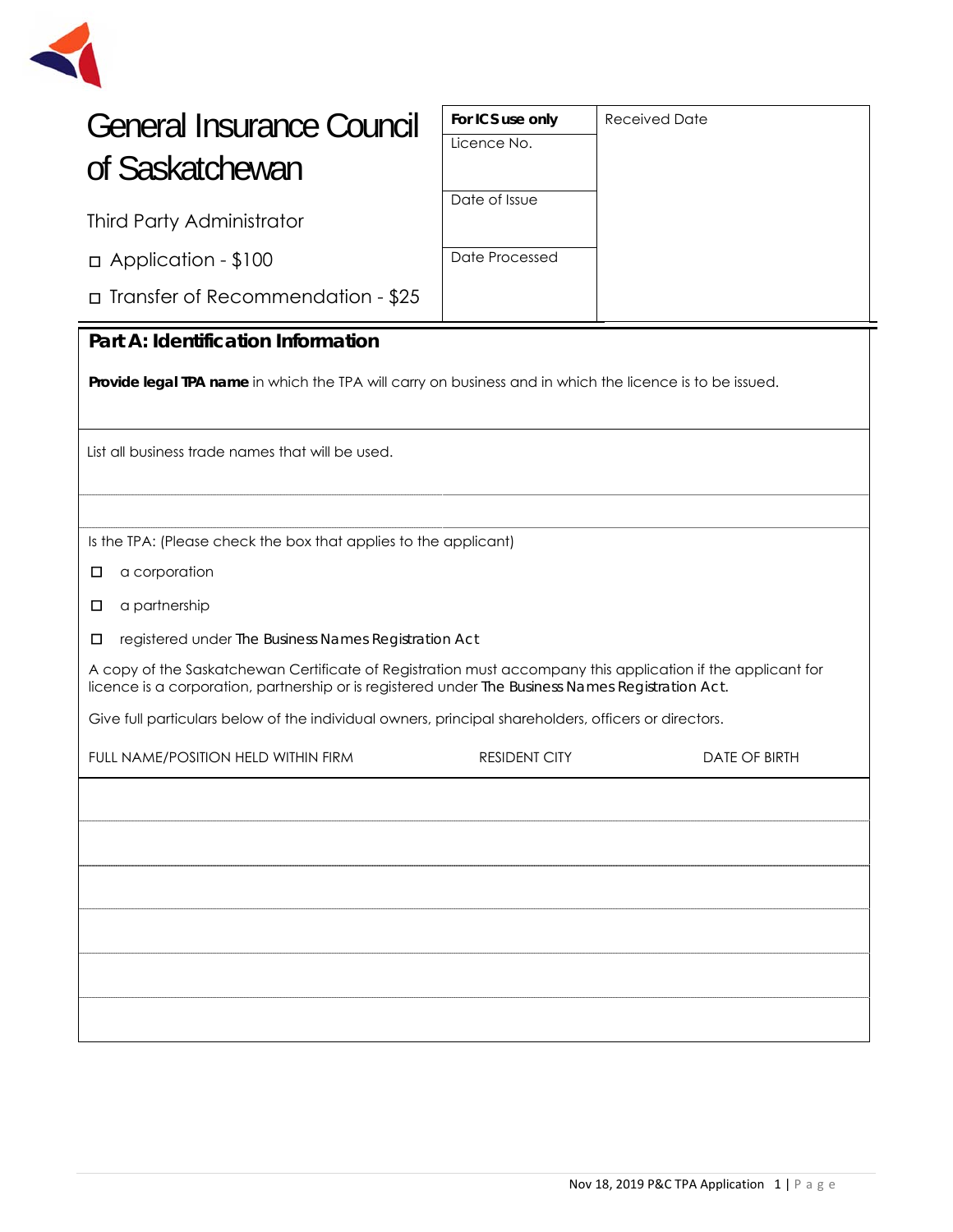

| <b>Head Office Location Address</b>                                                                                                 |                     |           |                 |
|-------------------------------------------------------------------------------------------------------------------------------------|---------------------|-----------|-----------------|
|                                                                                                                                     |                     |           |                 |
| Number, Street, Suite # and/or Box #                                                                                                |                     |           |                 |
|                                                                                                                                     |                     |           |                 |
|                                                                                                                                     |                     |           |                 |
| City/Town                                                                                                                           | Province/State      |           | Postal/Zip Code |
|                                                                                                                                     |                     |           |                 |
|                                                                                                                                     |                     |           |                 |
| ext                                                                                                                                 |                     |           |                 |
| <b>Business Telephone</b>                                                                                                           | <b>Business Fax</b> |           |                 |
|                                                                                                                                     |                     |           |                 |
|                                                                                                                                     |                     |           |                 |
| <b>Business E-mail</b>                                                                                                              |                     |           |                 |
|                                                                                                                                     |                     |           |                 |
| Address mail will be sent to (complete only if different than location address)                                                     |                     |           |                 |
|                                                                                                                                     |                     |           |                 |
|                                                                                                                                     |                     |           |                 |
|                                                                                                                                     |                     |           |                 |
| Number, Street, Suite # and/or Box #                                                                                                |                     |           |                 |
|                                                                                                                                     |                     |           |                 |
|                                                                                                                                     |                     |           |                 |
| City/Town                                                                                                                           | Province/State      |           | Postal/Zip Code |
|                                                                                                                                     |                     |           |                 |
|                                                                                                                                     |                     |           |                 |
| Give full particulars below of the individual who will, pursuant to section 5-20 of The Insurance Act (Act) and                     |                     |           |                 |
| section 5-6 of The Insurance Regulations (regulations), be the Designated Representative to receive notices and<br>other documents. |                     |           |                 |
|                                                                                                                                     |                     |           |                 |
|                                                                                                                                     |                     |           |                 |
|                                                                                                                                     |                     |           |                 |
| Name of Designated Representative                                                                                                   |                     |           |                 |
|                                                                                                                                     |                     |           |                 |
|                                                                                                                                     |                     |           |                 |
|                                                                                                                                     |                     |           |                 |
| <b>Business Address</b>                                                                                                             | Province/State      |           | Postal/Zip Code |
|                                                                                                                                     |                     |           |                 |
|                                                                                                                                     |                     |           |                 |
|                                                                                                                                     |                     |           |                 |
| <b>Business E-mail</b>                                                                                                              |                     | Telephone |                 |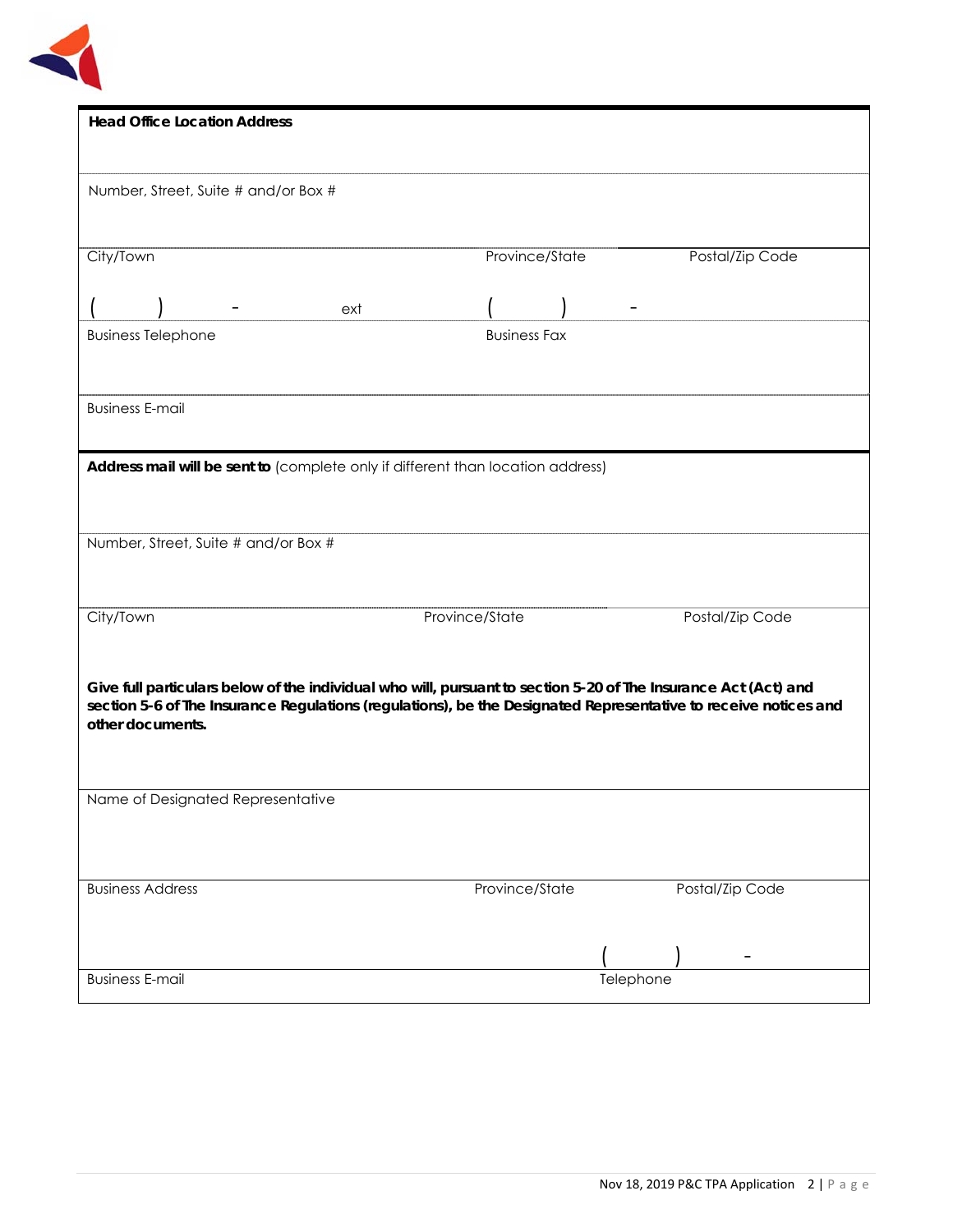

## **Part B: Background**

The following are questions relevant to the Act regarding trustworthiness and suitability to be licensed.

Please read these questions carefully to ensure all responses are accurate. Inaccurate answers may be considered a material misstatement.

**For any questions where disclosure is required, please provide complete details on a separate sheet of paper and atttach to the application form.** 

| 1. | Has the TPA or any principal shareholder, officer or<br>director, or designated representative of the TPA<br>ever held an insurance or adjusting licence in<br>Saskatchewan, or anywhere in Canada or in the<br>world?<br>Disclosure attached<br><b>Nothing to Disclose</b>                                                                                                                           | 5.<br>Has the TPA or any principal shareholder, officer<br>or director, or designated representative of the<br>TPA ever been the subject of receivership and/or<br>bankruptcy proceedings including consumer<br>proposals?<br>$\Box$ Nothing to Disclose<br>Disclosure attached                                                                                                                                                                                                                                                                                                                      |
|----|-------------------------------------------------------------------------------------------------------------------------------------------------------------------------------------------------------------------------------------------------------------------------------------------------------------------------------------------------------------------------------------------------------|------------------------------------------------------------------------------------------------------------------------------------------------------------------------------------------------------------------------------------------------------------------------------------------------------------------------------------------------------------------------------------------------------------------------------------------------------------------------------------------------------------------------------------------------------------------------------------------------------|
|    | If yes, please provide information about licence year,<br>licence class and jurisdiction.                                                                                                                                                                                                                                                                                                             | If yes, please provide an explanation of the<br>circumstances and a complete copy of the documents<br>involved.                                                                                                                                                                                                                                                                                                                                                                                                                                                                                      |
| 2. | Has the TPA or any principal shareholder, officer or<br>director, or designated representative of the TPA<br>ever had any licence or registration as an insurance<br>agent, adjuster or for selling any other financial<br>products, suspended or revoked for cause, in<br>Canada or anywhere in the world?<br>Disclosure attached<br>$\Box$ Nothing to Disclose                                      | Has the TPA or any principal shareholder, officer or<br>6.<br>director, or designated representative of the TPA<br>ever been the subject of any complaint,<br>investigation, sanction or disciplinary action,<br>including but not limited to a letter of<br>warning/caution/fine, etc., by any financial<br>services regulator, federal regulator (e.g.,<br>FINTRAC, CRA, CRTC, Privacy Commissioner, etc.)<br>insurer or any financial services company with<br>which you hold/held a contract, in Canada or<br>anywhere in the world?<br><b>Disclosure attached</b><br>$\Box$ Nothing to Disclose |
| 3. | Has the TPA or any principal shareholder, officer or                                                                                                                                                                                                                                                                                                                                                  | Has the TPA or any principal shareholder, officer or<br>7.                                                                                                                                                                                                                                                                                                                                                                                                                                                                                                                                           |
|    | director, or designated representative of the TPA<br>ever been refused an insurance or adjusting licence,<br>or other licence or registration for selling financial<br>products or adjusting claims in Canada or anywhere<br>in the world?                                                                                                                                                            | director, or designated representative of the TPA<br>ever been investigated, charged or convicted of<br>any criminal or quasi-criminal offence, in Canada<br>or anywhere in the world?                                                                                                                                                                                                                                                                                                                                                                                                               |
|    | $\Box$ Nothing to Disclose<br><b>Disclosure attached</b><br>ΙI                                                                                                                                                                                                                                                                                                                                        | <b>Nothing to Disclose</b><br>$\Box$ Disclosure attached                                                                                                                                                                                                                                                                                                                                                                                                                                                                                                                                             |
| 4. | Does the TPA or any principal shareholder, officer or<br>director, or designated representative of the TPA<br>currently or plan to engage in any business or<br>occupation other than the insurance or adjusting<br>business?<br>$\Box$ Nothing to Disclose<br>$\Box$ Disclosure attached<br>Please provide the name of the business, occupation<br>details, supervisory responsibilities and date of | 8.<br>Has the TPA or any principal shareholder, officer or<br>director, or designated representative of the TPA<br>ever been the subject of any type of legal action,<br>including but not limited to class action lawsuits or<br>civil actions respecting the business of insurance<br>including adjusting, or any other financial service<br>in Canada or anywhere in the world?<br>$\Box$ Nothing to Disclose<br>Disclosure attached                                                                                                                                                              |
|    | employment.<br>This would include any business that requires a licence or<br>registration or is corporately registered.                                                                                                                                                                                                                                                                               |                                                                                                                                                                                                                                                                                                                                                                                                                                                                                                                                                                                                      |
|    |                                                                                                                                                                                                                                                                                                                                                                                                       |                                                                                                                                                                                                                                                                                                                                                                                                                                                                                                                                                                                                      |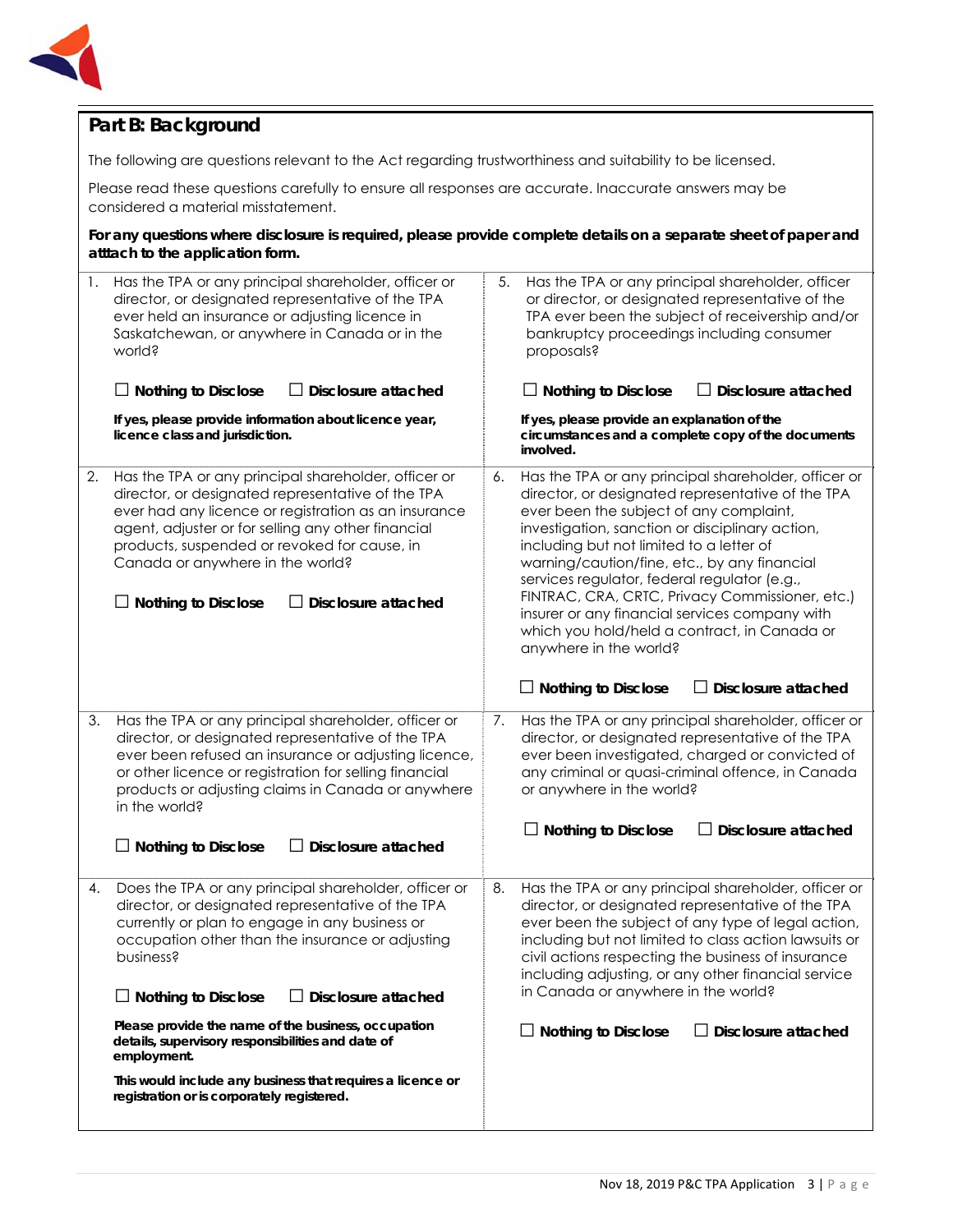

## **Part C: Individuals Representing the TPA**

*"Third party administrator" means a business that, for compensation, carries out activities to administer a contract of insurance on behalf of an insurer, other than solely clerical activities, but does not include a business that is licensed as an insurance agent or managing general agent."* 

List the individuals that will be representing the TPA in Saskatchewan.

**Note:** All individuals who fall within the definition of a TPA as defined by the Act must be listed. A Designated Representative Application must accompany this form. **Attach a separate sheet of paper, if necessary**.

| Last Name                                    | First Name, Middle Name                                                                                             | City/Province |
|----------------------------------------------|---------------------------------------------------------------------------------------------------------------------|---------------|
|                                              |                                                                                                                     |               |
|                                              |                                                                                                                     |               |
|                                              |                                                                                                                     |               |
|                                              |                                                                                                                     |               |
|                                              |                                                                                                                     |               |
|                                              |                                                                                                                     |               |
|                                              |                                                                                                                     |               |
|                                              |                                                                                                                     |               |
|                                              |                                                                                                                     |               |
|                                              |                                                                                                                     |               |
|                                              |                                                                                                                     |               |
|                                              |                                                                                                                     |               |
| Part D: Disclosure of Insurer(s) Represented |                                                                                                                     |               |
|                                              | Please disclose all insurer(s) that the TPA has a contract with that authorizes the TPA to administer the insurance |               |
| products of the insurer.                     |                                                                                                                     |               |
|                                              | The contract(s) between the TPA and insurer(s) must be attached for review and acceptance.                          |               |
|                                              |                                                                                                                     |               |
| Full Legal Name of Insurer(s)                | Address                                                                                                             | Contact Info  |
|                                              |                                                                                                                     |               |
|                                              |                                                                                                                     |               |
|                                              |                                                                                                                     |               |
|                                              |                                                                                                                     |               |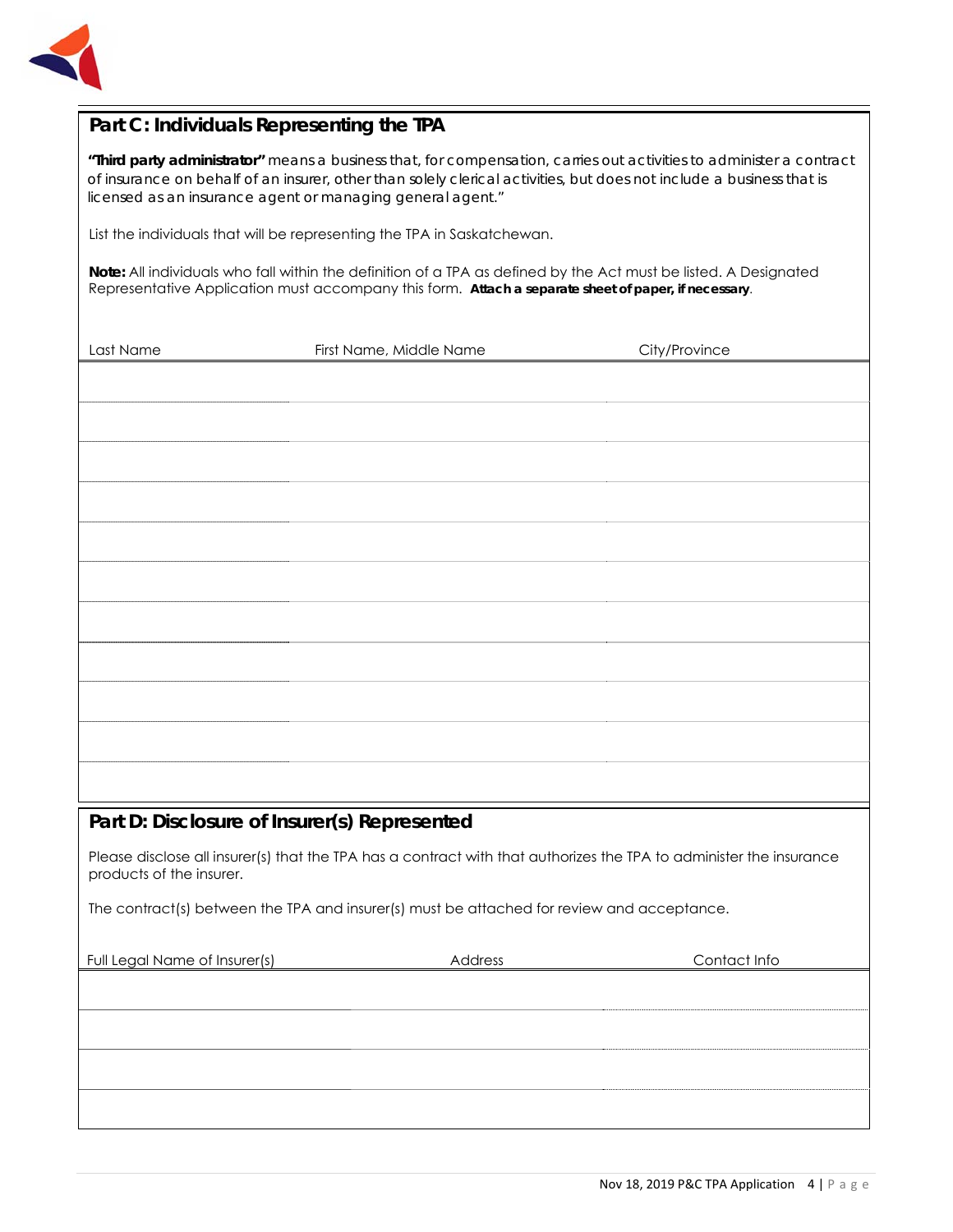

| <b>Part E: Non-Resident Applicants</b>                                                                                                                                                                                                                                                                                                                                                                                                                                                                                                                                        |
|-------------------------------------------------------------------------------------------------------------------------------------------------------------------------------------------------------------------------------------------------------------------------------------------------------------------------------------------------------------------------------------------------------------------------------------------------------------------------------------------------------------------------------------------------------------------------------|
|                                                                                                                                                                                                                                                                                                                                                                                                                                                                                                                                                                               |
| Saskatchewan address for service as required by subsection 10-1(3) of the regulations.<br>1.                                                                                                                                                                                                                                                                                                                                                                                                                                                                                  |
| <b>SK</b>                                                                                                                                                                                                                                                                                                                                                                                                                                                                                                                                                                     |
| Street Address (Box #'s not accepted)<br>City/Town<br>Province<br>Postal Code                                                                                                                                                                                                                                                                                                                                                                                                                                                                                                 |
| 2.<br>A non-resident applicant whose home jurisdiction has a web based licensee search is not required to<br>a)<br>provide a Certificate of Authority/Non-Resident Endorsement. Council will verify the licence status online.                                                                                                                                                                                                                                                                                                                                                |
| b) A non-resident applicant whose home jurisdiction does not have a web based licence search is required<br>to provide an original Certificate of Authority/Non-Resident Endorsement with this application.                                                                                                                                                                                                                                                                                                                                                                   |
| Part F: Errors & Omissions Insurance (E&O)                                                                                                                                                                                                                                                                                                                                                                                                                                                                                                                                    |
| I have attached a copy of the E&O Certificate in the name of the TPA as required by<br>$\Box$ Yes<br>$\square$ No<br>subsection 5-10(1)(d) of the regulations.                                                                                                                                                                                                                                                                                                                                                                                                                |
| Part G: Consent to the Collection, Use and Disclosure of Information                                                                                                                                                                                                                                                                                                                                                                                                                                                                                                          |
| By applying for a TPA licence, I, the applicant, understand personal information about any principal shareholder,<br>officer or director, or designated representative may be collected from the applicant or from other sources such<br>as the recommender of the licence, financial service regulators, law enforcement agencies, credit bureaus,<br>insurance companies or other organizations in the financial services sector. I, therefore, consent to the collection<br>and use of this personal information for the purpose of determining suitability for licensing. |
| I, the applicant, further understand and consent to the disclosure of information to the recommender of the<br>licence, financial service regulators, law enforcement agencies, credit bureaus, insurance companies or other<br>organizations in the financial services sector, for the purpose of determining suitability for licensing.                                                                                                                                                                                                                                     |
| X<br>X                                                                                                                                                                                                                                                                                                                                                                                                                                                                                                                                                                        |
| Signature of Designated Representative OR<br>Date Signed<br>Authorized Official of Designated Representative                                                                                                                                                                                                                                                                                                                                                                                                                                                                  |
| X                                                                                                                                                                                                                                                                                                                                                                                                                                                                                                                                                                             |
| Print name of Designated Representative OR<br>Authorized Official of Designated Representative                                                                                                                                                                                                                                                                                                                                                                                                                                                                                |
| <b>Part H: Declaration</b>                                                                                                                                                                                                                                                                                                                                                                                                                                                                                                                                                    |
| The making of a false statement on this application constitutes a material misstatement and may result in the<br>refusal of this application and the subsequent suspension or cancellation of any licence issued. This application is<br>required to be signed by the Designated Representative or Authorized Official of the Designated Representative<br>named herein.                                                                                                                                                                                                      |
| solemnly declare that all statements and answers in the foregoing (3) and answers in the foregoing<br>application including attachments are true and correct, and I make this solemn declaration conscientiously<br>believing it to be true, and knowing that it is of the same force and effect as if made under oath.                                                                                                                                                                                                                                                       |
| X<br>X                                                                                                                                                                                                                                                                                                                                                                                                                                                                                                                                                                        |
| Signature of Designated Representative OR<br>Date Signed<br>Authorized Official of Designated Representative                                                                                                                                                                                                                                                                                                                                                                                                                                                                  |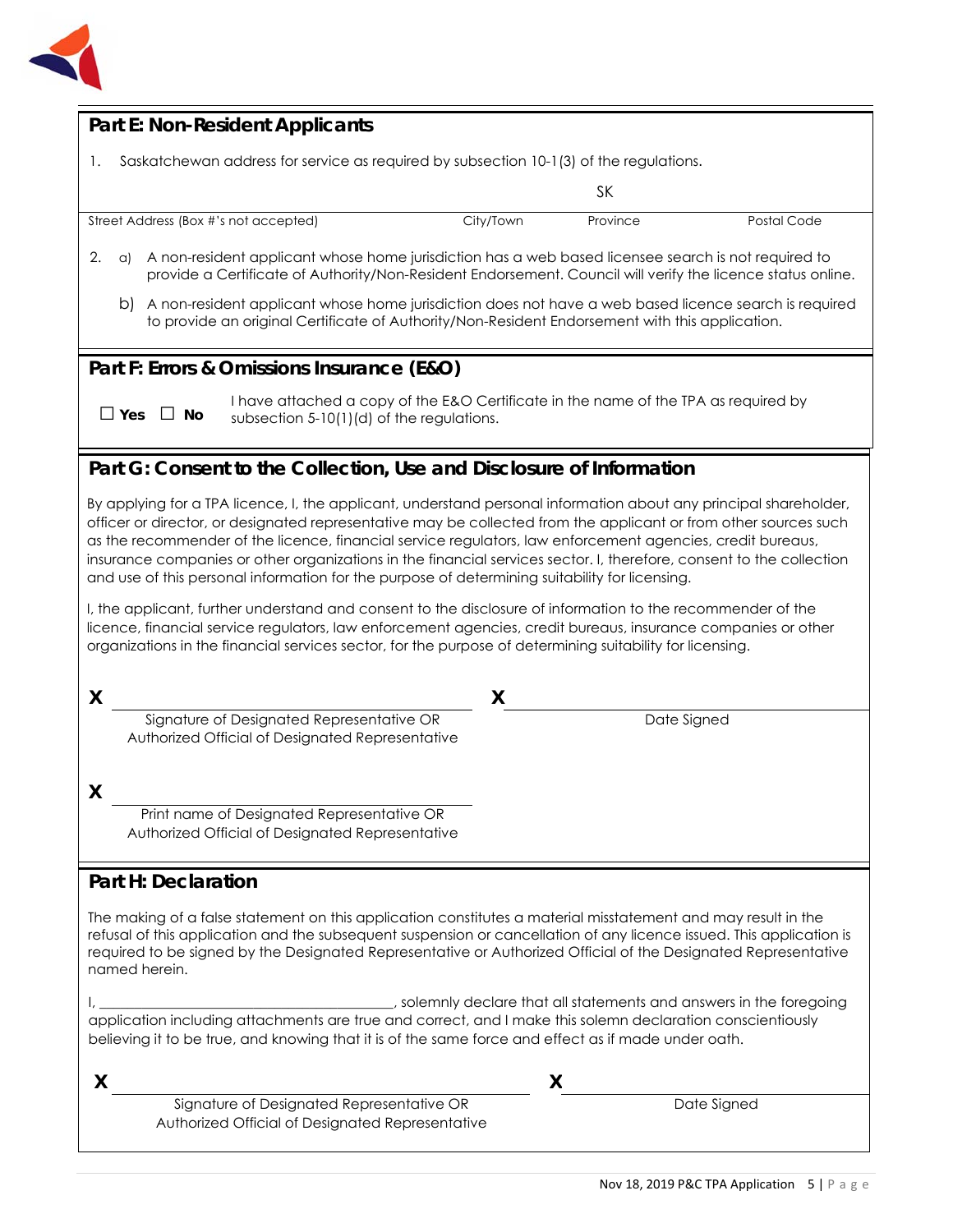

| Part I: Recommender Declaration |  |
|---------------------------------|--|
|---------------------------------|--|

To be completed by the licensed insurer recommending the TPA.

Applicant Name

**Please Print** is hereby recommended to act as a TPA of the undersigned recommender.

The recommender is licensed to undertake the class of insurance the applicant has applied for and have entered into a TPA contract with the applicant and recommend that the applicant be granted a TPA licence.

The recommender certifies that the qualifications and business record of the applicant have been investigated and that the applicant is suitable to receive a licence.

To the best of our knowledge, information and belief, all statements and answers contained in the foregoing application are true and correct, and that the TPA's Designated Representative or Authorized Official of the Designated Representative have completed this application.

**IT IS UNDERSTOOD THAT IF THE LICENSEE NAMED HEREIN IS TERMINATED BY US WRITTEN NOTICE, INCLUDING THE REASONS FOR TERMINATION, WILL BE GIVEN TO THE GENERAL INSURANCE COUNCIL OF SASKATCHEWAN, IMMEDIATELY.**

| Print Legal Name of Recommender    |  |     |  |           |                |
|------------------------------------|--|-----|--|-----------|----------------|
|                                    |  |     |  |           |                |
|                                    |  |     |  |           |                |
|                                    |  |     |  |           |                |
| <b>Authorized Officer/Delegate</b> |  |     |  |           |                |
| <b>Print Name</b>                  |  |     |  | Signature | Date Signed    |
|                                    |  |     |  |           |                |
|                                    |  |     |  |           |                |
|                                    |  |     |  | -         |                |
| Telephone                          |  | Fax |  |           | E-mail Address |
|                                    |  |     |  |           |                |

#### **THE ABOVE APPLICANT WILL NOT ACT AS A TPA UNTIL THE LICENCE IS ISSUED**

**NOTE: A Designated Representative Application must accompany this application form. The same insurer must recommend the TPA and designated representative of the TPA.**